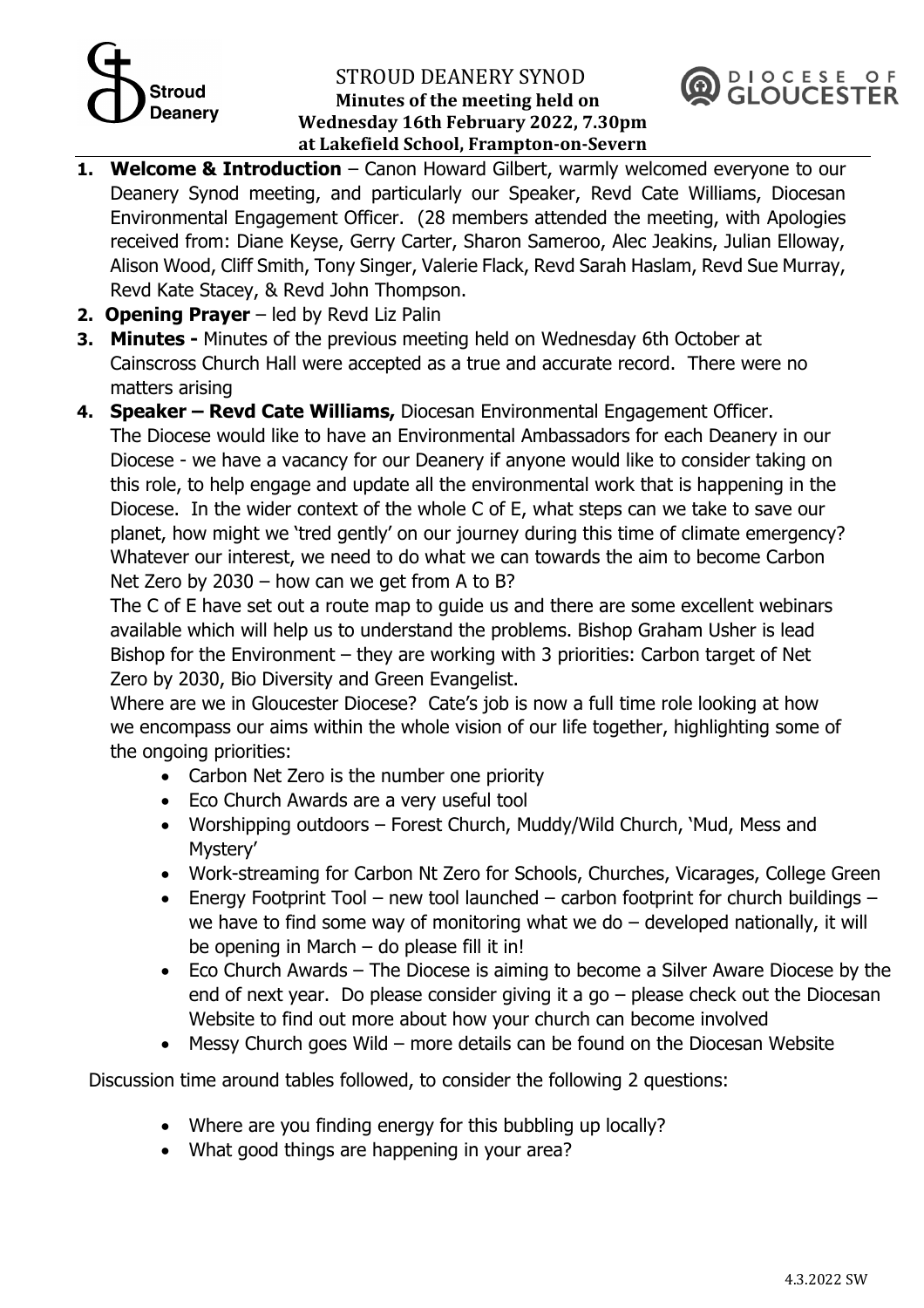Also a number of shared stories including:

- $\bullet$  Minchinhampton Church, before and after their major renovation  $-$  the heating system is working well with underfloor heating keeping the building at a constant temperature 18c 24/7 - £2k has been saved on the gas bill in a year, their carbon footprint is lower, the building is a lot happier (not damp), with the stone itself now insulating the building, and very happy, warm worshippers!
- 'Heating not just on Sundays' Also a number of churches now keeping their heating on low all the time, 12c, warms the walls, reduced condensation and damp, less humidity, more affordable with bills overall reducing, creating a much more warm and welcoming environment.
- 'Heating the people rather than the space' on a Sunday other options to consider heating pipes under the seats, heating air flow which helps stop draughts. Headline advice – 'Make a plan before your boiler breaks' – Look at possible options before it becomes critical and make a plan to use the best creative solution for your building and the planet.

General discussion on oil and gas – if we can get ourselves off of gas we should, but it is not practical for all. Insulation can be the first step – time and expense of faculties/listed building consent, lack of grants at the moment for churches all mentioned. The Lay Chair mentioned conversations at General Synod proposing small adjustments to faculty rules, with a 'lighter touch' through conversation with the Archdeacons in that 'approval' process. (On more rural churches, equipment on church buildings to get Wi-Fi – easier to effect lower carbon solutions).

- Churchyard Biodiversity Stroud are working with Green Spaces to develop more eco structures – an opportunity to engage and work with the wider community
- 'A plan that has the most impact, in the shortest time, for the least amount of money'!
- Outdoor Worship Forest Church and some services were taken outside during Covid. People really loved the services, and on a good day can be fantastic!
- Eco Church in Ruscombe & Whiteshill Green evangelism 35 attended the last outside meeting at Haresfield Beacon – attracts a whole new group of people.

**Eco Ambassador for Stroud Deanery** – We are looking for someone keen and passionate about environmental issues, willing to engage with community partnerships and then sharing successes around the Deanery. If you or anyone you know might be interest, please speak to us!

Our thanks to Cate for an inspirational talk

**5. Deanery Strategic Plan** – Introduction by the Lay Chair circulated with the Agenda Members were invited to share their thoughts and ideas using stick-it's on the flipcharts around the room covering all areas of church life. The DSP Group have had two day-long meetings with the Diocesan Facilitator looking at all these issues, developing the strands that emerge from the discussions, as we start to develop our Plan - looking at the wider picture, what might the Deanery look like in 5 years' time?

How can we work together to achieve our goals as a church, face difficult decisions and support new growth together?

The next time we met in May we will have something more concrete to share with you. Please keep talking, reflecting and praying as we continue working together on our Deanery Plan.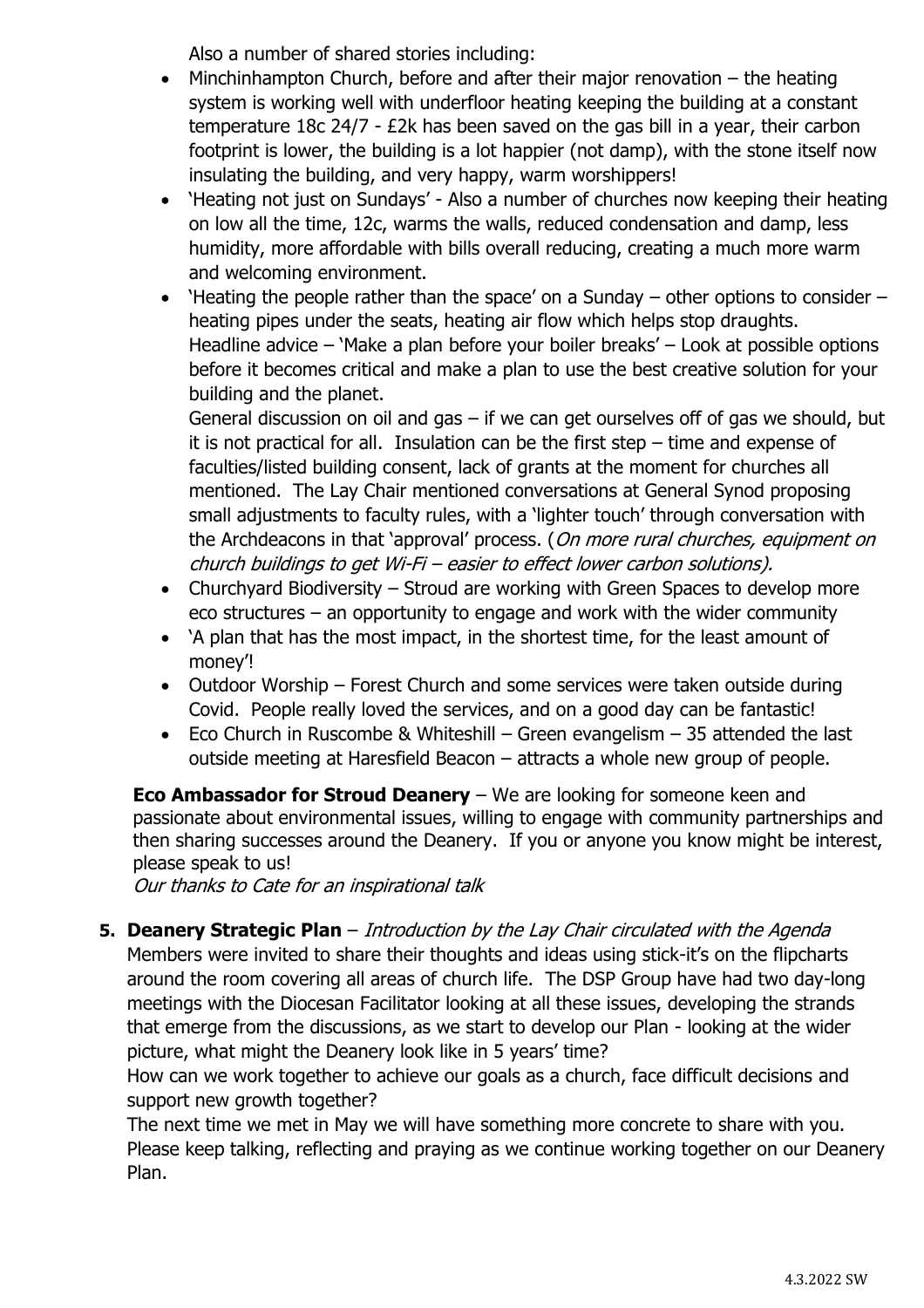## **6. Parish & Benefice Update**

- Bisley Benefice House for Duty vacancy to be considered under our DSP
- The Stroud Team Team Vicar vacancy appointment process now underway
- Brimscombe, Woodchester & Rodborough Associate Priest vacancy not being pursued at the moment.

## **7. Reports**

**7.1 Diocesan Synod November 2021 & February 2022 –** Report circulated by the Lay Chair – Resources were placed around the tables for the Life Together re-launch 2022, Please take them away and share with your churches – 'Renewal' of the Life Vision.

**7.2 Parish Share 2021** – Mike Lambert, Deanery Treasurer & Parish Share Officer - Report as circulated – Brief run through of Mike's report – the majority of parishes met the figures they had committed to, although still short of the Deanery request by some £130k. The deficit has gone from just £16,105 5 years ago to £130k last year. The Diocese as a whole are carrying a shortfall of £570k – not sure how long this can be sustained.

**Parish Share 2022** – Thanks to the parishes who have committed their PS pledges for this year (38 out of 40) – Overall parishes have committed to contribute £612,283, slightly less than 2021, leaving a predicted Deanery shortfall of £174,083. The Diocese are currently covering this by using up reserves; we are not approaching a cliff edge yet but this situation cannot continue indefinitely.

**7.3 Deanery Administration Funding** – Statement of the Financial Activities for the year ended 31st December 20212 were circulated, along with a budget for 2022. Thank you to Sally for all her hard work and commitment and to all your PCC's for your continued support of the office. We are actually better off than anticipated - Funds actually increased slightly last year, mainly due to our budget being worked out on an estimated PS total for the Deanery. At that time a number of parishes had not committed to a PS amount when the Synod met last February when we agreed the budget. We have also saved money by Sally working from home. We make a monthly £15 contribution to Sally for 'working from home' towards heating, lighting and internet, less than the rent we used to pay at the Stroud office, creating a surplus. Area Dean support claimed through Area Dean admin expenses was down slightly, mainly due to the Covid pandemic and generally reduced activity because of lock-down. Overall, in 2021 Deanery funds increased instead of the expected fall.

Following discussions at Standing Committee, and with this in mind, it was suggested a 1.2% contribution of the parishes' committed PS amount is required to maintain the administration function for 2022 - slightly less than last year. Questions were invited

A number of questions were received from Tony Singer, DS rep for Pitchcombe (Apologies, absent with Covid), including:

- A more detailed breakdown on how the £67,000 stipendiary clergy cost is made up. (SW to speak to Julie Ridgway for clarification on £67k breakdown)
- Deanery Office accounts Why we have moved from a surplus of £264 to a budgeted deficit of £1733 for 2022 (Please see attached detailed response from ML)

ML therefore proposed that we ask parishes for 1.2% for 2022 – this was seconded by the Lay Chair. On a show of hands, generally all in favour with one against.